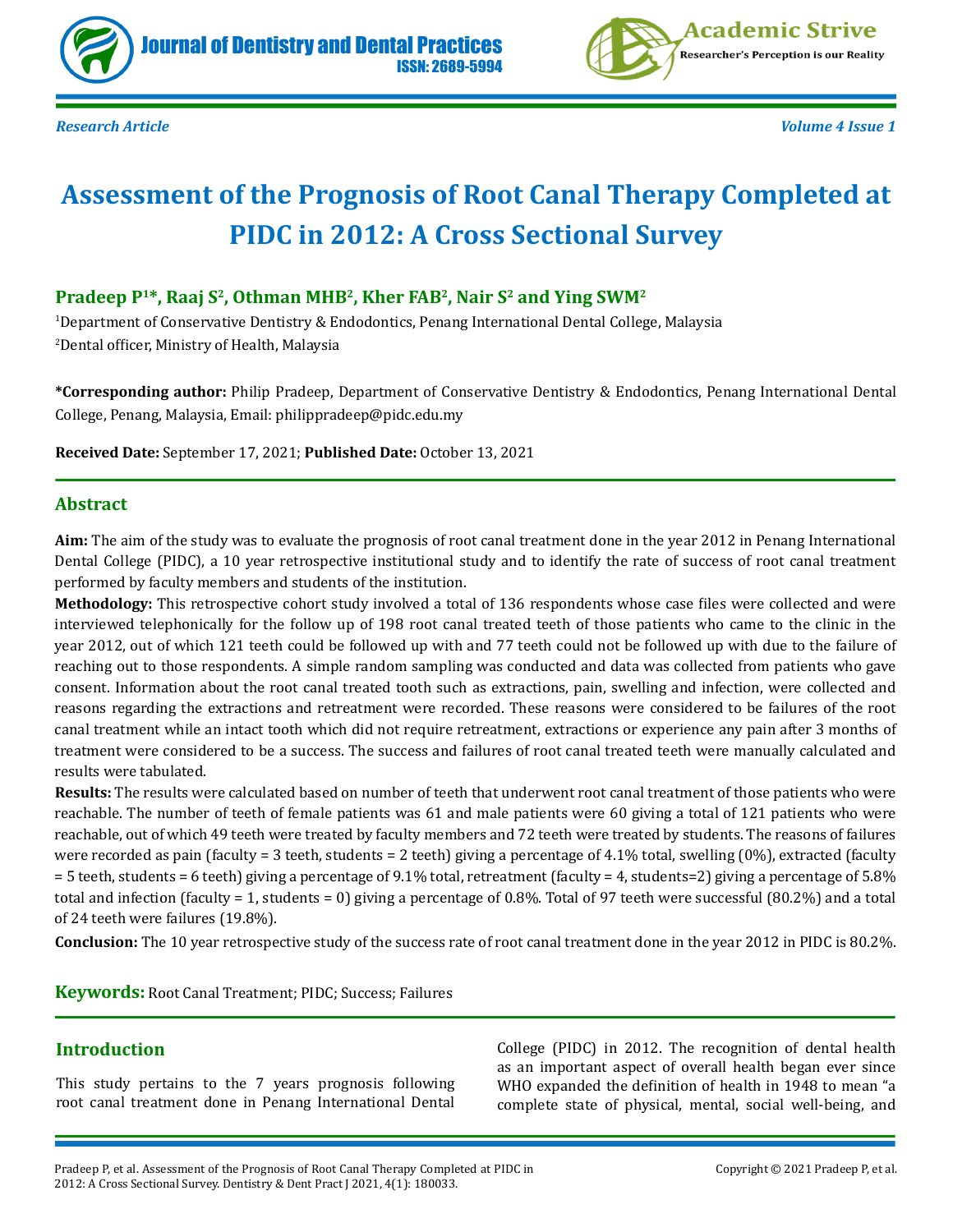not just the absence of infirmity". Following the changes, the concept of dental health has changed over time from the biologist approach to the social and psychological approach which takes into account other roles of oral cavity as the influence it has in self-esteem, communication and interaction and facial aesthetics. Endodontics is the branch of dentistry that specialises in dealing with the cause, diagnoses, prevention and treatment of diseases of the dental pulp. The aim of endodontic therapy is to maintain tooth function, in particular to remove the dental pulp and to clean, shape and to obturate root canals to prevent infection or re-infection. The most common endodontic treatment done is root canal treatment, which is done on patients suffering from infected teeth which can cause very painful dental abscess. Root canal treatment is done as a multi-step treatment process that begins by injecting local anaesthesia, isolation followed by access opening, cleaning and shaping of the canals and finally obturation using gutta-percha and root canal sealer, which will prevent the bacteria from entering this space again. Finally, crown or restoration should be placed in order to restore full function of the tooth. All these steps are done over a course of multiple appointments based on healing response.

A recent retrospective study evaluating the outcomes of root canal treatment (RCT) after 5 years was done in Hospital Universiti Sains Malaysia Dental Clinic [1]. The research involved 333 randomly selected patient records at the HUSM Record Unit. The study resulted in 93.1% of success in which all the symptoms and periapical radiolucent lesions healed in about 1-3 months, and 6.9% cases of failure in which all the teeth were retreated or extracted. The reasons for failure were multifactorial including persistent signs and symptoms, foreign body reaction, fibrous healing and misdiagnoses PIDC was established in the year 2009 and is operating till date with an increase in number of patients. It offers all types of dental treatment including RCT. To date, RCT in this institution has never been reported in detail and it is hoped that this study will provide useful evidence to help administrators upgrade and improve the root canal treatment service. Thus, the aim of this study is to evaluate the 7 year prognosis of root canal treatment done in PIDC in the year 2012 for continuous improvement and evidence based decision making.

### **Objectives**

- To evaluate the prognosis for root canal treatment done by undergraduate Students.
- To evaluate the prognosis for root canal treatment done by the faculty members.
- • To determine the factors influencing the failures of root canal treatment.

### **Materials and Methods**

Any patient who had at least a single tooth endodontically treated or retreated by the faculty or students of Penang International Dental College (PIDC) at Department of Endodontics and Department of General Dentistry in 2012 was included in the study.

#### **The Inclusion Criteria for the study were**

- Patients of both gender between 15-60 years of age
- Patients in good systemic health
- Anterior and posterior teeth which required endodontic treatment, & Root canal treated teeth free from severe periodontitis during treatment.

### **The Exclusion Criteria were**

- Patients with severe periodontal disease during treatment
- Loss of root canal treated tooth due to trauma
- Not able to contact the patient due to various reason
- Patients who cannot remember receiving the treatment and Demise of the patient

The sampling method used was simple random sampling where the sample was taken from an overall number of patients who underwent root canal treatment in 2012.The total randomly selected sample was 198 out of 441 root canal treated teeth in which 121 patients could be reached and their feedback was recorded. The variables studied were sex and age groups, type of tooth treated, education level of operator, oral health awareness, pain, success rates and failure rate. Data was extracted from patient records obtained at the PIDC Record Unit after approval of the Dean of PIDC and Chief Executive Officer of PIDC. Patient identification and details of their medical conditions were kept confidential.

A telephonic interview using a questionnaire comprising 18 questions was designed to assess the current condition of the selected sample. The questionnaire contained items related to symptoms experienced by patient, absence or presence of treated tooth, mobility of treated tooth, and overall health condition of patient, oral health care awareness and willingness of patient to come for radiographic examination. The questionnaire also enquired about the respondents' demographic and background information. Their privacy and confidentiality were maintained. The data was analysed and tabulated based on the variables to display the results obtained. Percentages were calculated for the study variables based on data collected.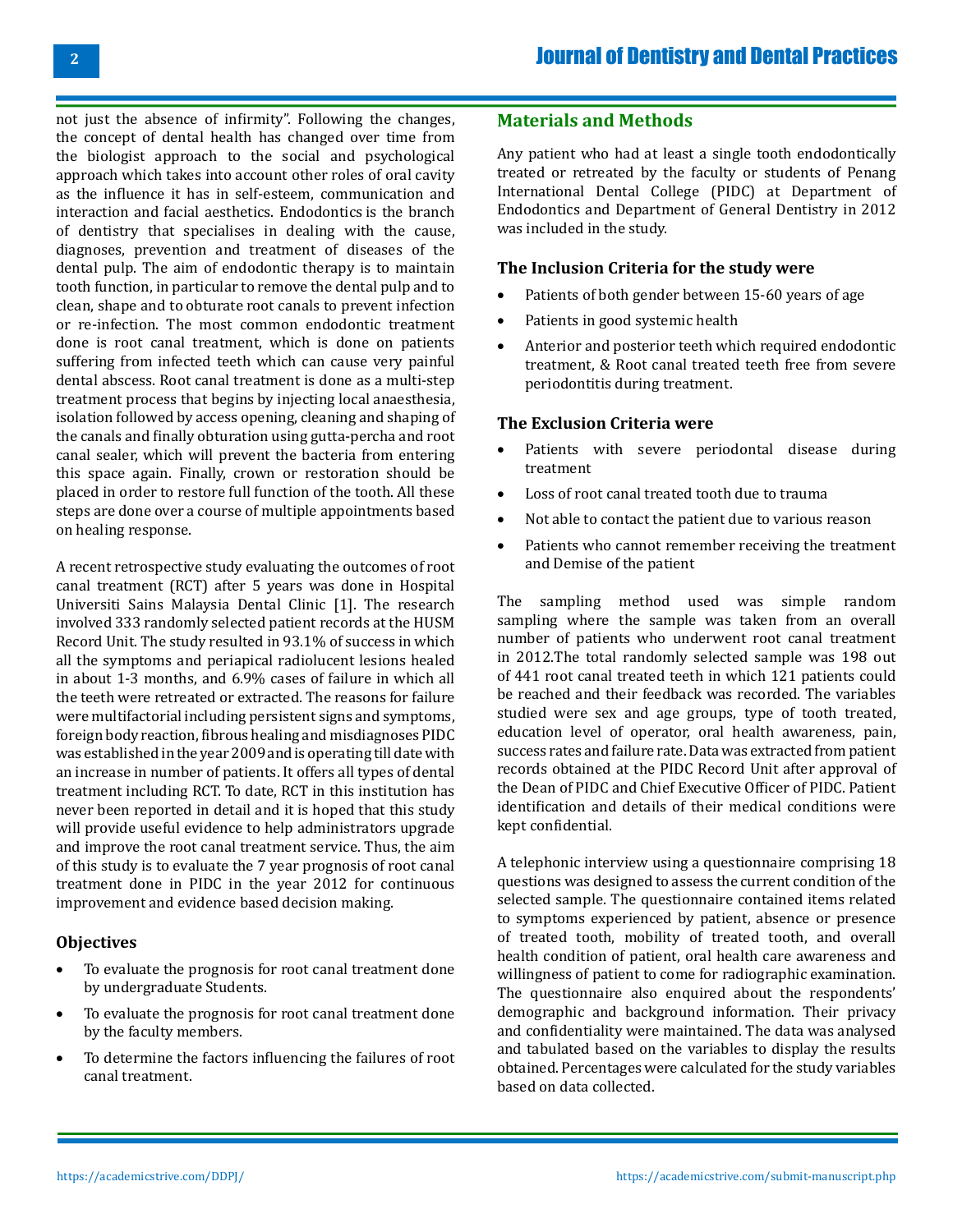### **Results**

The results were grouped based on different problems and aspects encountered by the patients after the 7-year period through questionnaire. The information collected from the questionnaire was analysed manually which were grouped by categories showing descriptive statistics. The sample size of 441 patients who did root canal treatment in year 2012 were targeted initially, however only 198 sample size (based on number of teeth) in the form of record files were found possible to be retrieved by the researchers. The statistically processed data was used to answer the research questions. The findings are displayed according to the sequence of the research questions for the sake of clarity.



**Figure 1:** Reachable and Unreachable Patients from Total Sample.

Figure 1 shows that from the total sample size of 198, only 121 (60%) sample size were reachable, who were contacted during questionnaire session and 79 (40%) were unreachable due various reasons such as inability to contact patient, patient inability to remember receiving the treatment back in PIDC clinic, & 2 (1.0%) deaths of patients were recorded. Thus, the unreachable patients were excluded from the study. The data of the reachable patients was further collected and analysed in Figure 2.



Figure 2 above shows the percentage distribution according to gender of the respondents who were reachable male: 61 number of respondents (50.4%) and female: 60 respondents (49.6%).



Figure above shows overall success rate of 97 cases (80.2%) whereas failure rate of 24 cases (19.8%) recorded for root canal treatment in the year of 2012 Table 1.

| Case treated by | Faculty $n=49$ (%) | Students $n=72$ (%) |
|-----------------|--------------------|---------------------|
| Success Rate    | 36(73.5)           | 61 (84.7)           |
| Failure Rate    | 13 (26.5)          | 11(15.3)            |

**Table 1:** Success Rate and Failure Rate by Faculty and Students.

The table above shows 49 (40.5%) cases treated by faculty in year 2012 having success rate of 36 (73.5%) which clearly shows no signs and symptoms of failure whereas only 13 (26.5%) shows failure of root canal treated teeth which have

been categorized in Table 2. The number of cases treated by students in year 2012 were 72 (59.5%), out of which 61 (84.7%) had success rate of root canal treatment and failure rate of only 11 (15.3%) which is categorized in Table 2.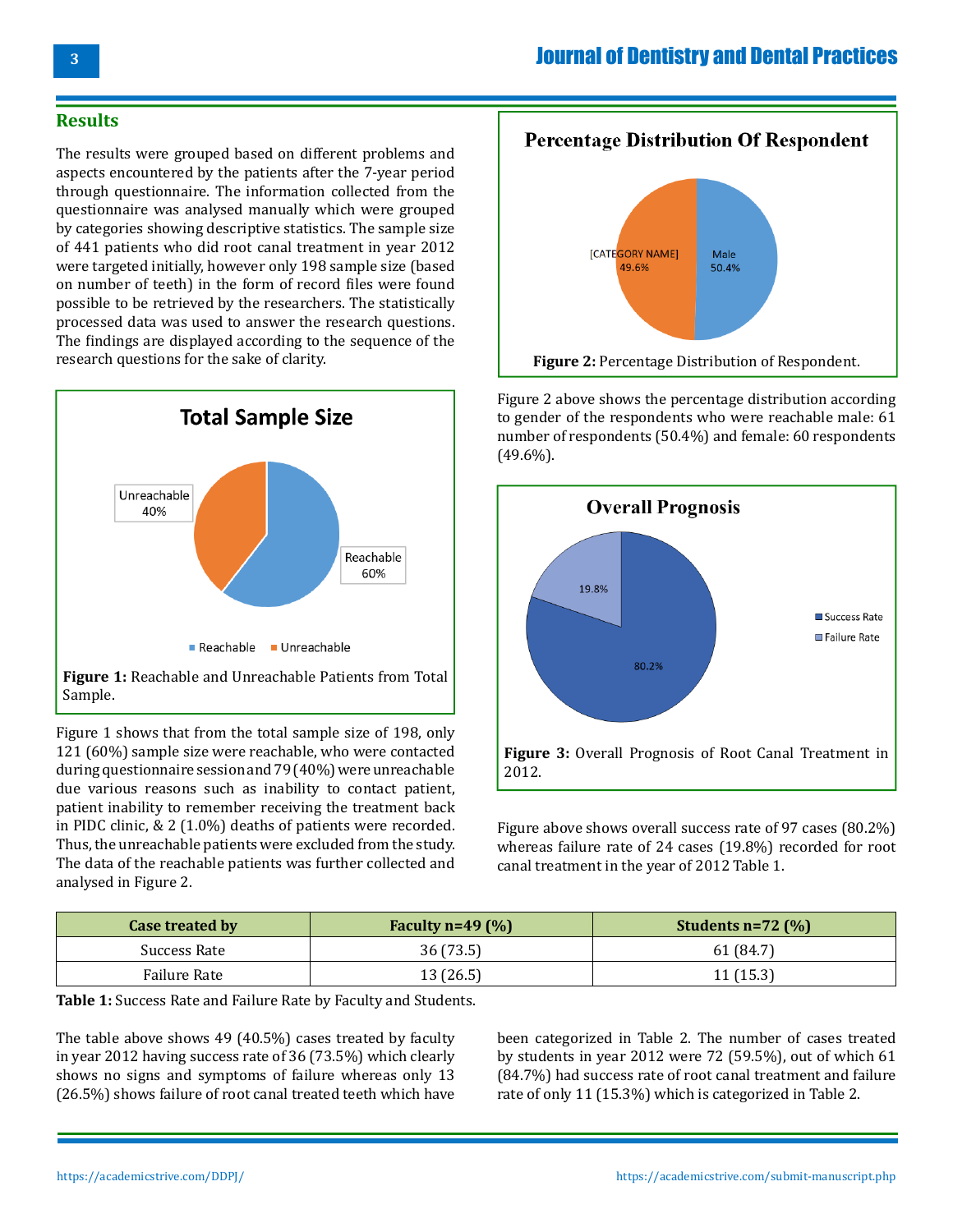| <b>Causes of Failure</b> | Faculty $n=13\frac{6}{6}$ | Student $n = 11\frac{10}{6}$ | $n = 121 (%)$            |
|--------------------------|---------------------------|------------------------------|--------------------------|
| Pain                     | 3(23.1)                   | 2(18.2)                      | 5(4.1)                   |
| Swelling                 | $\overline{\phantom{0}}$  | $\overline{\phantom{a}}$     | $\overline{\phantom{a}}$ |
| Extracted                | 5(38.5)                   | 6(54.5)                      | 11(9.1)                  |
| Retreated                | 4(30.8)                   | 3(27.3)                      | 7(5.8)                   |
| Infection                | 1(7.7)                    | -                            | 1(0.8)                   |

**Table 2:** Causes of Failure in Root Canal Treatment.

Table above shows causes of failure which have been recorded and grouped from the Questionnaire. Pain from the cases treated by faculty were 3 (23.1%) from total sample size and treated by the students were 2 (18.2%) which is 5 (4.1%) from the overall failure cases. For swelling, there was no reading obtained from total number of failure cases. Failure due to extraction for cases done by the faculty were 5 (38.5%) and by the students were 6 (54.5%), which add to a total sum of 11 (9.1%) of root canal treatment case which have been extracted and indicate failure of RCT. Retreatment cases of RC treated tooth by the faculty were 4 (30.8%) whereas done by the students were 3 (27.3%), total of 7 (5.8%) cases of root canal treatment tooth were retreated due to failure of RCT. Only 1 (0.8%) case of root canal treatment done by faculty failed due to infection of root canal treatment Table 3.

|                                  | <b>Successful</b> |         | <b>Failure</b> |         |
|----------------------------------|-------------------|---------|----------------|---------|
| <b>Disease</b>                   | Faculty           | Student | Faculty        | Student |
| Hypertension                     |                   |         | - 1            |         |
| Diabetes Mellitus                |                   |         |                |         |
| <b>Hypertension and Diabetes</b> |                   |         |                |         |

**Table 3:** Systemic Disease Which Could Influence Prognosis of RCT.

Table 3 shows factors which could influence the prognosis of RC treated tooth. Patients with hypertension show 1 successful treatment done by faculty and 4 successful treatments by the student. Only 1 case shows failure which is done by the student. Patient with diabetes mellitus show 1 successful treatment done by the student and 1 failure treatment by the faculty. Patient with combined hypertension and diabetes mellitus shows 1 successful treatment by the faculty and student each whereas 1 failure recorded in the case treated by faculty.

### **Discussion**

This study sought to find out the success rate of root canal treatment (RCT) performed by the institute in 2012. Additionally, it ascertained the skills of faculty and students in RCT. According to Weiger, et al. [2] an endodontically induced lesion will only be healed completely within the first 3 years after root canal therapy. A survey done in school of dental medicine, University of Tubingen, Germany in the year 1998 reported 70% and 95% success rate of conventional RCT. However research done in University of Aljouf, Kingdom of Saudi Arabia, Iqbal A [3] reported that endodontic treatment done by General Dental Practitioners had shown the highest failure rate (78.8%). He concluded that, endodontic failure is a common problem in dentistry. The success of endodontic and re-endodontic treatment depends on many factors. These includes periodontal disease, root fractures, residual necrotic pulp tissue, presence of peri-radicular infection, broken instruments, mechanical perforations, root canal under fillings, root canal overfilling's, missed canals or unfilled canals.

Over the last two decades, innovations in instrumentation, obturation, visualization, and surgical techniques are enabling clinicians to provide better long-term prognoses for their patients' teeth after endodontic treatment. Rotary nickel-titanium files have provided dentists with a more consistent, efficient, and effective means of performing endodontic treatment in comparison to stainless-steel hand filing [4]. Morgan, et al. [5] states that along with the change in the metal component of a file, rotary endodontic files have increased taper and various cross-sectional designs as compared to hand files. These file refinements help rotary instruments to better shape and prepare a canal for irrigation and obturation. In 2015, a sample size of 346 treated teeth was used in a retrospective study to obtain the frequency of procedural errors in rotary versus conventional root canal treated teeth. Results showed that procedural errors for rotary method were 28.9% while conventional method showed higher percentage error of 32.8% [6].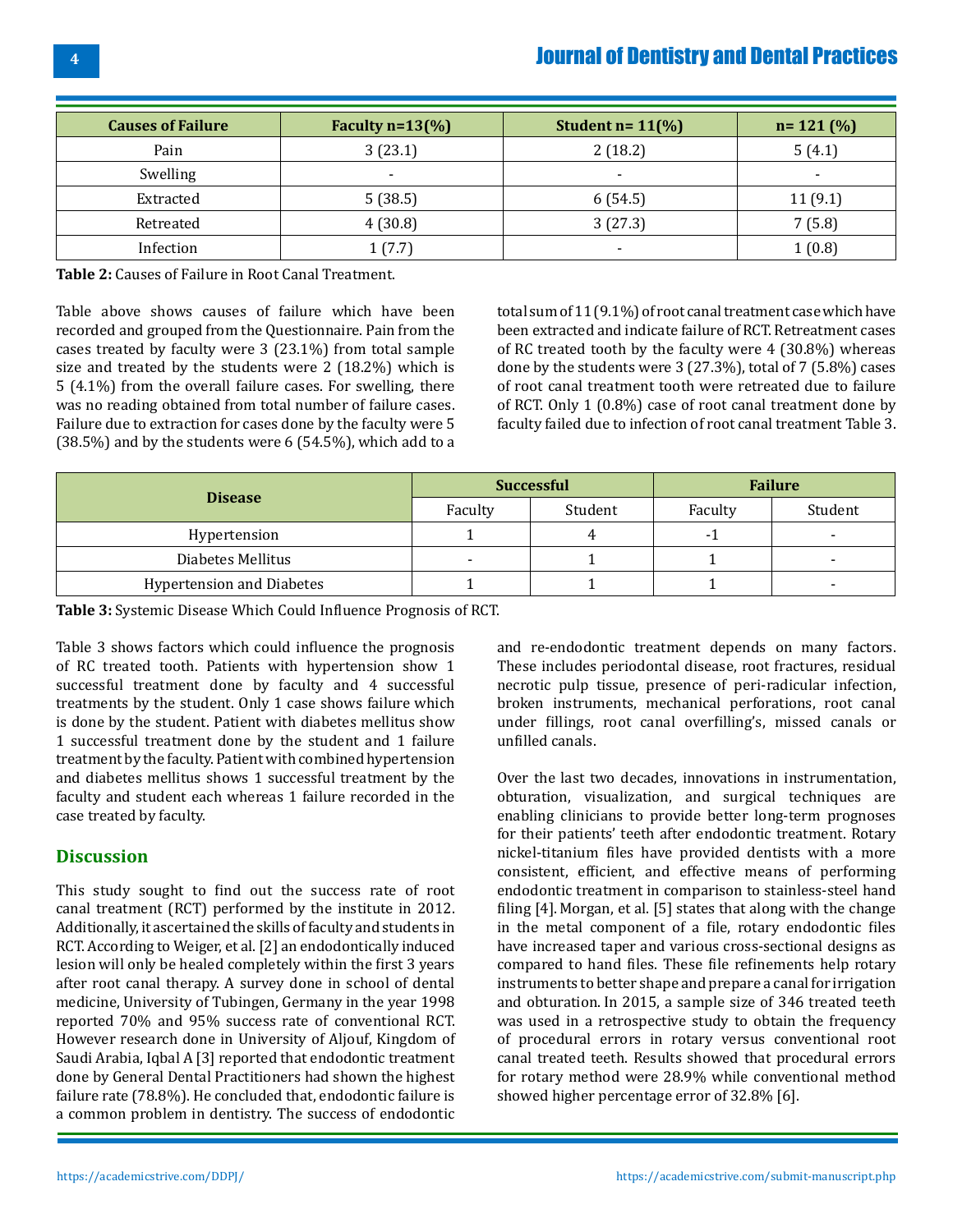The objective of endodontic obturation is to provide a complete seal along the length of the root canal system, thereby ensuring the healing and sustained health of the periradicular tissue [7]. The root canal filling material should provide a barrier that prevents bacteria from the oral cavity from travelling down the root canal [8].Weine FS stated that, Gutta-percha (GP) is the most commonly used root canal obturation material. It is compressible, inert, dimensionally stable, tissue tolerant, radiopaque, and becomes plastic when heated [9].

The purpose of this study was to evaluate the 5-year prognosis of root canal treated teeth done by undergraduate students and faculty members in Penang International Dental College and to investigate the factors influencing the success of endodontic therapy. Our main objectives, which were finding out the prognosis of root canal treatment done by faculty members and the students were achieved, however, our third objective which was to assess the factors on failures of root canal treatment done, could not be assessed as all patients were not compliant in returning to the clinic for a radiographic examination to be done for the purpose of radiographic interpretation, hence face-to-face examination could not be done. Besides that, some of the case files were not retrievable due to multiple record-keeping areas and analogue record keeping. Based on the results obtained through a telephonic interview using a questionnaire survey, the data of 121(60%) root canal treated teeth were collected. The data of 77(40%) teeth could not be collected because the respondents were unreachable, this was due to several reasons, such as patients who changed their mobile numbers, patients who passed away 2(1.0%) and mobile numbers which were no longer in service. 97 root canal treated teeth were successfully intact (80.2%) and 24 root canal treated teeth underwent failure (19.8%) due to multiple reasons such as pain, extractions, retreatment, and infection. Results were calculated manually and no correlation tests were conducted as there were no need of comparison between gender of respondents or between faculty members and students. The factors compromising the success of root canal treatment could include persistence of bacteria, bacteria harboured in root canal areas such as isthmuses, dentinal tubules and ramifications. A study performed by Lin et al. on 236 cases of endodontic treatment failures found a correlation between the presence of bacterial infection in the canals and peri radicular rarefaction in endodontic failures [10,11].

The number of failures for treated teeth were, pain (faculty  $=$  3 teeth, students  $=$  2 teeth) giving a percentage of 4.1%, Swelling =  $0\%$ , Extractions (faculty= 5, students = 6) giving a percentage of 9.1%, retreatment (faculty = 4, students = 2) giving a percentage of 5.8%, and infection (faculty = 1, students = 0) giving a percentage of 0.8%. This totals up to 13 failed root canal treated teeth performed by faculty members

and 8 failed root canal treated teeth performed by students in the year 2012 (19.8%). Extractions were due to mobility of the tooth and retreatments were due to pain. The incidence of failures of root canal treatment done by faculty members pertaining to the factors of failures were in higher numbers as compared to root canal treatment done by students. It was then estimated that the higher incidence of failures by faculty members was probably due to the fact that cases treated by them were more complicated since it involved multiple rooted teeth such as molars, and complexity of canals rendered it more difficult to treat. Pertaining to systemic diseases, patients having diabetes mellitus, hypertension and a combination of both, had 1 root canal treatment failure each, adding up to a total of 3 teeth which failed due to significant patient factors. Other reasons of failures could be due to patient's oral hygiene habits. Most patients claimed that they brushed teeth twice daily and most of them did not floss or use a particular mouthwash.

### **Conclusion**

This retrospective study investigated the 7-years prognosis of RCT done in Penang International Dental College in 2012. The interesting finding observed was the high percentage of success rate, (80.2%). Failure cases in which the teeth were retreated or extracted were significantly low. The faculty and students had both contributed to the rate of success and failure of the treatment.

### **Limitations**

- Some of the case files were not retrievable due to multiple record-keeping areas and analogue record keeping.
- Out of 198 cases retrieved, only 121 cases could be reached by telephone. Some of the subjects were unreachable due to changes in phone number.
- Face-to-face examination could not be done as the clinic is only open Monday to Friday from 9am to 5pm, and the subjects cannot attend during weekdays.
- The prognosis of treatment done by the faculty staffs and students cannot be compared due to the nature of the tooth treated, in which the faculty members always take on more difficult cases.

#### **References**

- 1. [Ismail NM, Ismail AR, Syuhada WARW \(2008\) Root canal](https://citeseerx.ist.psu.edu/viewdoc/download?doi=10.1.1.611.1122&rep=rep1&type=pdf)  [treatment in Hospital Universiti Sains Malaysia Dental](https://citeseerx.ist.psu.edu/viewdoc/download?doi=10.1.1.611.1122&rep=rep1&type=pdf)  [Clinic-a 5-year retrospective study. Archives of Orofacial](https://citeseerx.ist.psu.edu/viewdoc/download?doi=10.1.1.611.1122&rep=rep1&type=pdf)  [Sciences 3\(1\): 23-28.](https://citeseerx.ist.psu.edu/viewdoc/download?doi=10.1.1.611.1122&rep=rep1&type=pdf)
- 2. [Weiger R, AxmannKrcmar D, Lost C \(1998\) Prognosis of](https://onlinelibrary.wiley.com/doi/epdf/10.1111/j.1600-9657.1998.tb00801.x) [conventional root canal treatment reconsidered. Endod](https://onlinelibrary.wiley.com/doi/epdf/10.1111/j.1600-9657.1998.tb00801.x) [Dent Traumatol 14\(1\): 1-9.](https://onlinelibrary.wiley.com/doi/epdf/10.1111/j.1600-9657.1998.tb00801.x)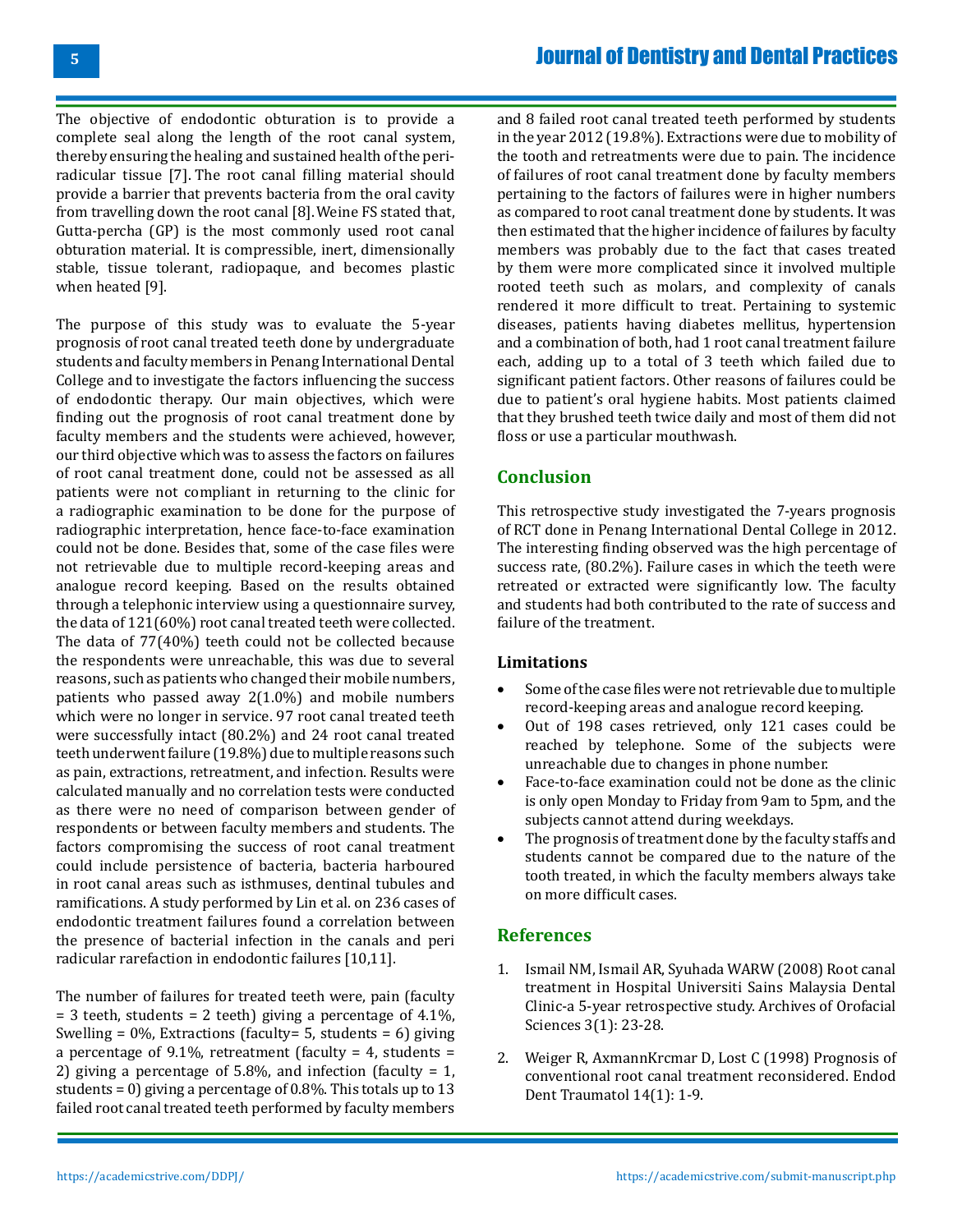- 3. [Iqbal A \(2016\) The factors responsible for endodontic](https://pubmed.ncbi.nlm.nih.gov/27437351/) [treatment failure in the permanent dentition](https://pubmed.ncbi.nlm.nih.gov/27437351/) of the [Patients Reported to the College of Dentistry, the](https://pubmed.ncbi.nlm.nih.gov/27437351/) [University of Aljouf, Kingdom of Saudi Arabia. J Clin](https://pubmed.ncbi.nlm.nih.gov/27437351/) [Diagn Res 10\(5\): 146-148.](https://pubmed.ncbi.nlm.nih.gov/27437351/)
- 4. [Walia HM, Brantley WA, Gerstein H \(1988\) An initial](https://pubmed.ncbi.nlm.nih.gov/3251996/) [investigation of the bending and torsional properties of](https://pubmed.ncbi.nlm.nih.gov/3251996/) Nitinol root canal files. [J Endod 14\(7\): 346-351.](https://pubmed.ncbi.nlm.nih.gov/3251996/)
- 5. [Short JA, Morgan LA, Baumgartner JC \(1997\)](https://pubmed.ncbi.nlm.nih.gov/9587320/) [A comparison of canal centering ability of four](https://pubmed.ncbi.nlm.nih.gov/9587320/) [instrumentation techniques.](https://pubmed.ncbi.nlm.nih.gov/9587320/) J Endod 23(8): 503-507.
- 6. Yusof W, Khan M, Sheikh AB (2015) Frequency of procedural erros in rotary vs conventional root canal treated teeth. Pakistan Oral & dental Journal 35(3).
- 7. Weine FS (1996) Endodontic therapy. 5<sup>th</sup> (Edn.), St. Louis:

Mosby.

- 8. [Walton RE, Torabinejad M \(2002\)](http://anhihs.com/up/Principles%20and%20%20practice%20of%20endodontic%202002.compressed.pdf) Principles and practice of endodontics. 3rd [\(Edn.\), Philadelphia: Saunderss.](http://anhihs.com/up/Principles%20and%20%20practice%20of%20endodontic%202002.compressed.pdf)
- 9. [Weller RN, Kimbrough WF, Ronald WA \(1997\) A](https://pubmed.ncbi.nlm.nih.gov/9587313/)  [Comparison of thermoplastic obturation techniques:](https://pubmed.ncbi.nlm.nih.gov/9587313/) [adaptation to the canal walls.](https://pubmed.ncbi.nlm.nih.gov/9587313/) J Endod 23(11): 703-706.
- 10. Kandaswamy [D, Venkateshbabu N, Krishna RG, Hannah](https://pubmed.ncbi.nlm.nih.gov/20543923/) [R, Arathi G, et al. \(2009\) Comparison of laterally](https://pubmed.ncbi.nlm.nih.gov/20543923/) [condensed, vertically compacted thermoplasticized,](https://pubmed.ncbi.nlm.nih.gov/20543923/) [cold free-flow GP obturations-A volumemetric analysis](https://pubmed.ncbi.nlm.nih.gov/20543923/) [using spiral CT. J Conserv Dent 12\(4\): 145-149.](https://pubmed.ncbi.nlm.nih.gov/20543923/)
- 11. [Lin LM, Skribner JE, Gaengler P \(1992\) Factors associated](https://pubmed.ncbi.nlm.nih.gov/1298804/) [with endodontic treatment failures. J Endod 18\(12\):](https://pubmed.ncbi.nlm.nih.gov/1298804/) [625-627.](https://pubmed.ncbi.nlm.nih.gov/1298804/)

| <b>Structured Telephonic interview</b>                                                                                                                              |                                                                |  |  |  |
|---------------------------------------------------------------------------------------------------------------------------------------------------------------------|----------------------------------------------------------------|--|--|--|
| Name: Phone number:                                                                                                                                                 |                                                                |  |  |  |
| IC Number:<br>Age:                                                                                                                                                  |                                                                |  |  |  |
| Sex:                                                                                                                                                                |                                                                |  |  |  |
| Date of treatment:                                                                                                                                                  |                                                                |  |  |  |
| This question is referring to tooth that has undergone root canal treatment.<br>[soalan-soalan ini merujuk kepada gigi yang telah mendapat rawatan akar]            |                                                                |  |  |  |
| 1) Do you remember receiving root canal treatment in PIDC? $\lceil \cdot \rceil$ Yes $\lceil \cdot \rceil$ No<br>(adakah anda pernah mendapat rawatan akar di PIDC) |                                                                |  |  |  |
| (jika ya, sila nyatakan gigi tersebut)                                                                                                                              |                                                                |  |  |  |
| [3] Do you recall which doctor did the procedure and when?<br>(adakah rawatan tersebut dilakukan oleh doktor atau pelajar)                                          |                                                                |  |  |  |
| $ 4)$ Did you experience any pain with the RC treated tooth?<br>(Adakah anda pernah mengalami rasa sakit pada gigi yang<br>telah menjalani rawatan akar tersebut)   | $\lceil$   Yes $\lceil$   No                                   |  |  |  |
|                                                                                                                                                                     | Please specify when(yrs)<br>$[$   0-1<br>$[11-3]$<br>$[$   3-5 |  |  |  |
| 5) If yes, how will you rate the pain? Please specify<br>$\vert$ Scale 0 - 10<br> (jika ya, sila nyatakan skala kesakitan)                                          |                                                                |  |  |  |